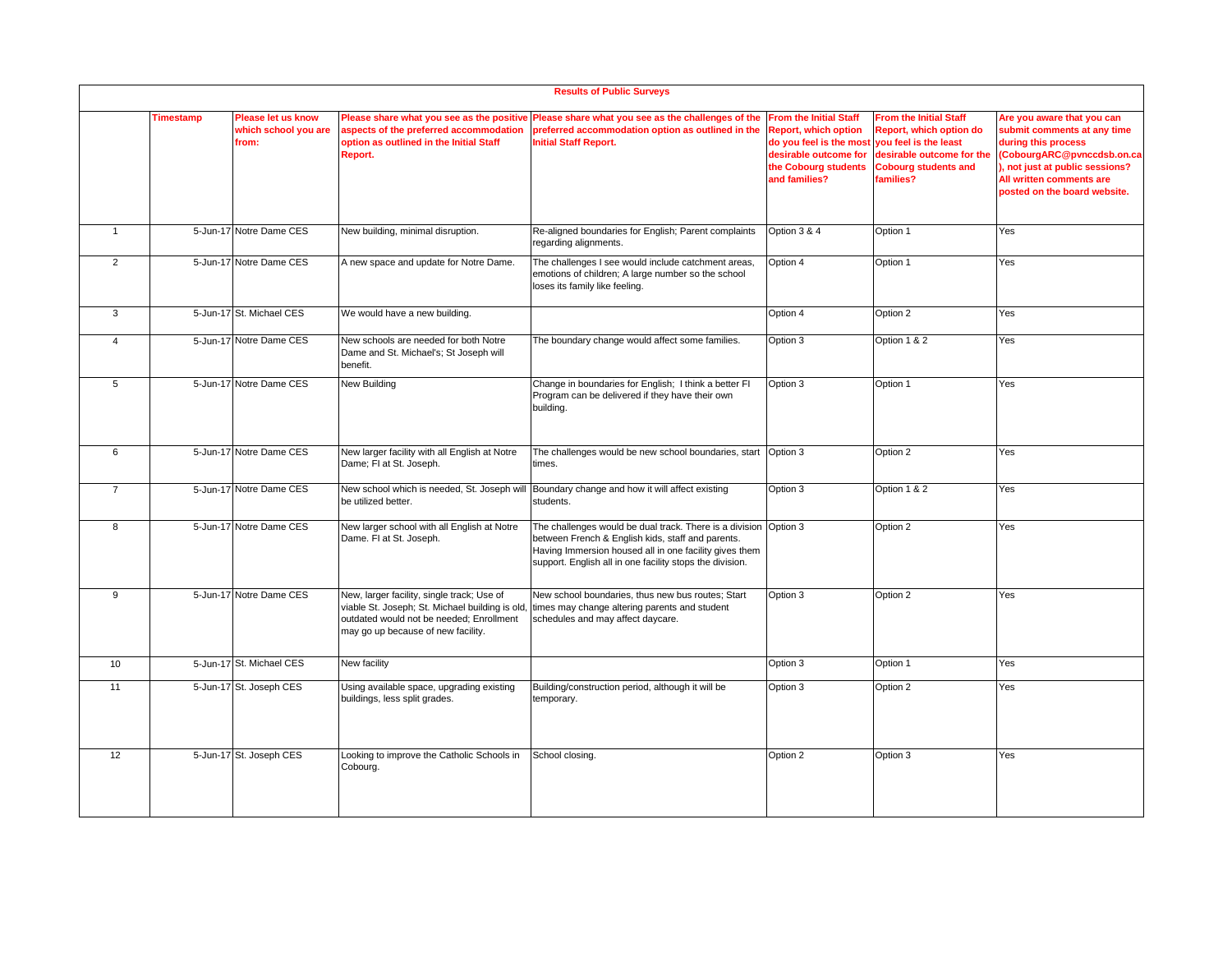|    | <b>Results of Public Surveys</b> |                                                     |                                                                                                                                                                                      |                                                                                                                                                                                                                                                                                         |                                                                                                                                                    |                                                                                                                                                            |                                                                                                                                                                                                               |  |
|----|----------------------------------|-----------------------------------------------------|--------------------------------------------------------------------------------------------------------------------------------------------------------------------------------------|-----------------------------------------------------------------------------------------------------------------------------------------------------------------------------------------------------------------------------------------------------------------------------------------|----------------------------------------------------------------------------------------------------------------------------------------------------|------------------------------------------------------------------------------------------------------------------------------------------------------------|---------------------------------------------------------------------------------------------------------------------------------------------------------------------------------------------------------------|--|
|    | <b>Timestamp</b>                 | Please let us know<br>which school you are<br>from: | Please share what you see as the positive<br>aspects of the preferred accommodation<br>option as outlined in the Initial Staff<br>Report.                                            | Please share what you see as the challenges of the<br>preferred accommodation option as outlined in the<br><b>Initial Staff Report.</b>                                                                                                                                                 | <b>From the Initial Staff</b><br>Report, which option<br>do you feel is the most<br>desirable outcome for<br>the Cobourg students<br>and families? | <b>From the Initial Staff</b><br>Report, which option do<br>vou feel is the least<br>desirable outcome for the<br><b>Cobourg students and</b><br>families? | Are you aware that you can<br>submit comments at any time<br>during this process<br>(CobourgARC@pvnccdsb.on.ca<br>), not just at public sessions?<br>All written comments are<br>posted on the board website. |  |
| 13 |                                  | 5-Jun-17 Notre Dame CES                             | Brand new facilities for all Cobourg schools;<br>Closing St. Michael's - facility very lacking                                                                                       | Does not address the unfortunate underserved<br>reputation of St. Joseph; People will choose not to<br>attend; English population of Cobourg still split and will<br>result in unnecessary split grades; Boundary issues for<br>some parents; Difficulty during building of Notre Dame. | Option 3                                                                                                                                           | Option 2                                                                                                                                                   | Yes                                                                                                                                                                                                           |  |
| 14 |                                  | 5-Jun-17 Notre Dame CES & St.<br>Michael CES        | school can provide more opportunities for<br>students; Opportunity to add childcare into<br>the school for families who need it - draw to<br>the community.                          | Opportunity for a new school building; Larger Boundary change for some families; Cost of building for Option 4<br>a new school/disruption during the process for Notre<br>Dame.                                                                                                         |                                                                                                                                                    | Option 1                                                                                                                                                   | Yes                                                                                                                                                                                                           |  |
| 15 |                                  | 5-Jun-17 Notre Dame CES                             | do not see anything positive.                                                                                                                                                        | I believe it will become a 2-tiered school ; It is extremely Option 3<br>difficult to create a unified "family" in the school.                                                                                                                                                          |                                                                                                                                                    | Option 4                                                                                                                                                   | Yes                                                                                                                                                                                                           |  |
| 16 |                                  | 5-Jun-17 Notre Dame CES                             | Maintains two buildings; New building (all<br>English together is encouraged); St.<br>Michael's gets a new fresh start.                                                              | 2-tiered system - French vs. English; Catchment<br>issues; People switching streams; Struggles in English<br>program; St. Joseph parents upset as it creates a<br>division in demographics.                                                                                             | Option 3                                                                                                                                           | Option 1                                                                                                                                                   | Yes                                                                                                                                                                                                           |  |
| 17 |                                  | 5-Jun-17 Notre Dame CES & St.<br>Michael CES        | The amalgamation of the Catholic School<br>Community in Cobourg.                                                                                                                     | The transition year while the changes occur in the<br>buildings.                                                                                                                                                                                                                        | Option 1                                                                                                                                           | Option 3                                                                                                                                                   | Yes                                                                                                                                                                                                           |  |
| 18 |                                  | 5-Jun-17 Notre Dame CES & St.<br>Michael CES        | Children from St. Joseph's will benefit from<br>exposure to children at a combined Notre<br>Dame; Better equipment.                                                                  | Still keeping 2 schools increase community costs.                                                                                                                                                                                                                                       | Option 1                                                                                                                                           | Option 3                                                                                                                                                   | Yes                                                                                                                                                                                                           |  |
| 19 |                                  | 17-Sep-17 St. Michael CES                           | The church is walking distance from the<br>school.                                                                                                                                   |                                                                                                                                                                                                                                                                                         | Option 1                                                                                                                                           | Option 3                                                                                                                                                   | Yes                                                                                                                                                                                                           |  |
| 20 |                                  | 18-Sep-17 St. Michael CES                           | Students at St Michael will be able to have<br>grass vs all concrete to play on                                                                                                      | Possible longer busing times for students out of town<br>that already have a long time on the bus.                                                                                                                                                                                      | Option 4                                                                                                                                           | Option 1                                                                                                                                                   | Yes                                                                                                                                                                                                           |  |
| 21 |                                  | 18-Sep-17 Notre Dame CES                            |                                                                                                                                                                                      |                                                                                                                                                                                                                                                                                         | Option 4                                                                                                                                           | Option 1                                                                                                                                                   | No                                                                                                                                                                                                            |  |
| 22 |                                  | 19-Sep-17 St. Michael CES                           | New facility, green space, economic viability,<br>maintain 2 physical buildings                                                                                                      | Merging two/three cultures together, unrest during<br>construction, loss of geographic tie to the Church                                                                                                                                                                                | Option 4                                                                                                                                           | Option 3                                                                                                                                                   | Yes                                                                                                                                                                                                           |  |
| 23 |                                  | 19-Sep-17 Notre Dame CES                            | St. Joseph will continue to be used. It is a<br>good building, with sufficient of green space.                                                                                       | My daughter would have to change schools, leaving<br>her friends and familiar teacher's and building that she<br>knows.                                                                                                                                                                 | Option 3                                                                                                                                           | Option 4                                                                                                                                                   | Yes                                                                                                                                                                                                           |  |
| 24 |                                  | 20-Sep-17 St. Joseph CES                            | Not all students are positively affected by the<br>changes, one brand new school. St.<br>Joseph's still has lower registration and<br>nothing is going into it to improve the school | Why displace 49 students when they could all be<br>noved at the same time into a new facility, that all,<br>regular and immersion would benefit from K-8                                                                                                                                | Option 1                                                                                                                                           | Option 4                                                                                                                                                   | Yes                                                                                                                                                                                                           |  |
| 25 |                                  | 20-Sep-17 Notre Dame CES                            | Recognizing aging schools and upkeep<br>maintenance costs.                                                                                                                           | Moving students to various existing schools.                                                                                                                                                                                                                                            | Option 1                                                                                                                                           | Option 2, Option 3, Option 4 No                                                                                                                            |                                                                                                                                                                                                               |  |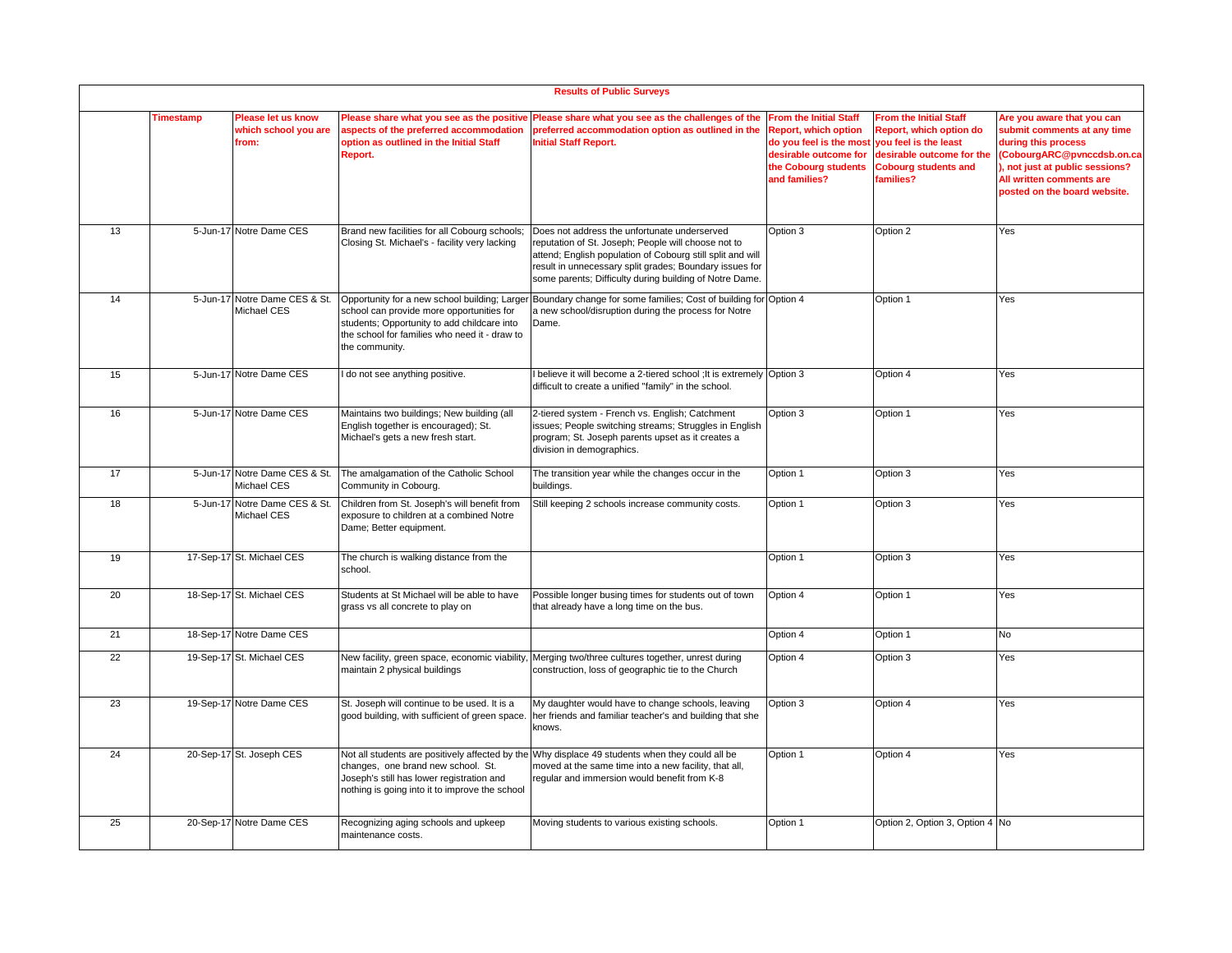|    | <b>Results of Public Surveys</b> |                                                     |                                                                                                                                                                                                                                                                                                                                                                                                                                                |                                                                                                                                                                                                                                                                                                                                                                                                                                                                                                                                                                                                                                        |                                                                                                                                                                                 |                                                                                                                                   |                                                                                                                                                                                                               |  |
|----|----------------------------------|-----------------------------------------------------|------------------------------------------------------------------------------------------------------------------------------------------------------------------------------------------------------------------------------------------------------------------------------------------------------------------------------------------------------------------------------------------------------------------------------------------------|----------------------------------------------------------------------------------------------------------------------------------------------------------------------------------------------------------------------------------------------------------------------------------------------------------------------------------------------------------------------------------------------------------------------------------------------------------------------------------------------------------------------------------------------------------------------------------------------------------------------------------------|---------------------------------------------------------------------------------------------------------------------------------------------------------------------------------|-----------------------------------------------------------------------------------------------------------------------------------|---------------------------------------------------------------------------------------------------------------------------------------------------------------------------------------------------------------|--|
|    | Timestamp                        | Please let us know<br>which school you are<br>from: | Please share what you see as the positive<br>aspects of the preferred accommodation<br>option as outlined in the Initial Staff<br>Report.                                                                                                                                                                                                                                                                                                      | Please share what you see as the challenges of the<br>preferred accommodation option as outlined in the<br><b>Initial Staff Report.</b>                                                                                                                                                                                                                                                                                                                                                                                                                                                                                                | <b>From the Initial Staff</b><br><b>Report, which option</b><br>do you feel is the most you feel is the least<br>desirable outcome for<br>the Cobourg students<br>and families? | <b>From the Initial Staff</b><br>Report, which option do<br>desirable outcome for the<br><b>Cobourg students and</b><br>families? | Are you aware that you can<br>submit comments at any time<br>during this process<br>(CobourgARC@pvnccdsb.on.ca<br>), not just at public sessions?<br>All written comments are<br>posted on the board website. |  |
| 26 |                                  | 20-Sep-17 Notre Dame CES                            | Best utilization of space; Cost efficient<br>energy wise as well as resources to<br>maintain.                                                                                                                                                                                                                                                                                                                                                  | You will get RT students from St. Joseph's trying to find Option 4<br>ways to come to the new school. ie 'babysitter in the<br>boundary'                                                                                                                                                                                                                                                                                                                                                                                                                                                                                               |                                                                                                                                                                                 | Option 1                                                                                                                          | Yes                                                                                                                                                                                                           |  |
| 27 |                                  | 20-Sep-17 Notre Dame CES                            | Less split classes.                                                                                                                                                                                                                                                                                                                                                                                                                            | Problems with boundaries especially for children (and<br>mostly the ones who would be doing their final year of<br>grade 8) having to be switched to a different school.<br>Would be non beneficial for the social aspect and well<br>being of these children for sure. Not taking their best<br>interests in that regard at all. I would hope these kids<br>could graduate with their peers they have grown with<br>and could continue to remain at that school regardless<br>of the boundary if not, this would be a total<br>disservice to them                                                                                     | Option 3                                                                                                                                                                        | Option 1                                                                                                                          | Yes                                                                                                                                                                                                           |  |
| 28 |                                  | 21-Sep-17 Notre Dame CES                            |                                                                                                                                                                                                                                                                                                                                                                                                                                                |                                                                                                                                                                                                                                                                                                                                                                                                                                                                                                                                                                                                                                        | Option 4                                                                                                                                                                        | Option 1                                                                                                                          | No                                                                                                                                                                                                            |  |
| 29 |                                  | 22-Sep-17 St. Michael CES                           |                                                                                                                                                                                                                                                                                                                                                                                                                                                | I believe St. Joseph's would remain underutilized and<br>become increasingly so over time. Some students in<br>St. Joseph's catchment already choose to attend Notre<br>Dame. A new school would become even more<br>attractive possibly increasing enrolment further.<br>Housing french immersion and english together in this<br>location and a separate english school at St. Josephs<br>runs the very real possibility of creating "have" and<br>"have not" schools. Increasing catchment areas<br>doesn't necessarily eliminate this issue. I don't see this<br>as a good option for the most number of students and<br>families. | Option 1                                                                                                                                                                        | Option 4                                                                                                                          | <b>No</b>                                                                                                                                                                                                     |  |
| 30 |                                  | 25-Sep-17 St. Joseph CES, St.<br>Michael CES        | accommodating and accessible, providing a<br>more optimal learning environment for all<br>students. Does not have to be a massive<br>building to house all of the catholic students<br>in the area. Dual track school allows St.<br>Joseph to remain an active asset. All St.<br>Michael's students and staff would move<br>together to become part of Notre Dame.<br>More effective use of resources and<br>improved organization of classes. | A more up to date facility that would be more Main challenge will be housing the students of Notre<br>Dame while constructing the new building. Boundary<br>changes that may affect some families.                                                                                                                                                                                                                                                                                                                                                                                                                                     | Option 4                                                                                                                                                                        | Option 2                                                                                                                          | No                                                                                                                                                                                                            |  |
| 31 |                                  | 27-Sep-17 Notre Dame CES                            |                                                                                                                                                                                                                                                                                                                                                                                                                                                |                                                                                                                                                                                                                                                                                                                                                                                                                                                                                                                                                                                                                                        | Option 2                                                                                                                                                                        | Option 1                                                                                                                          | Yes                                                                                                                                                                                                           |  |